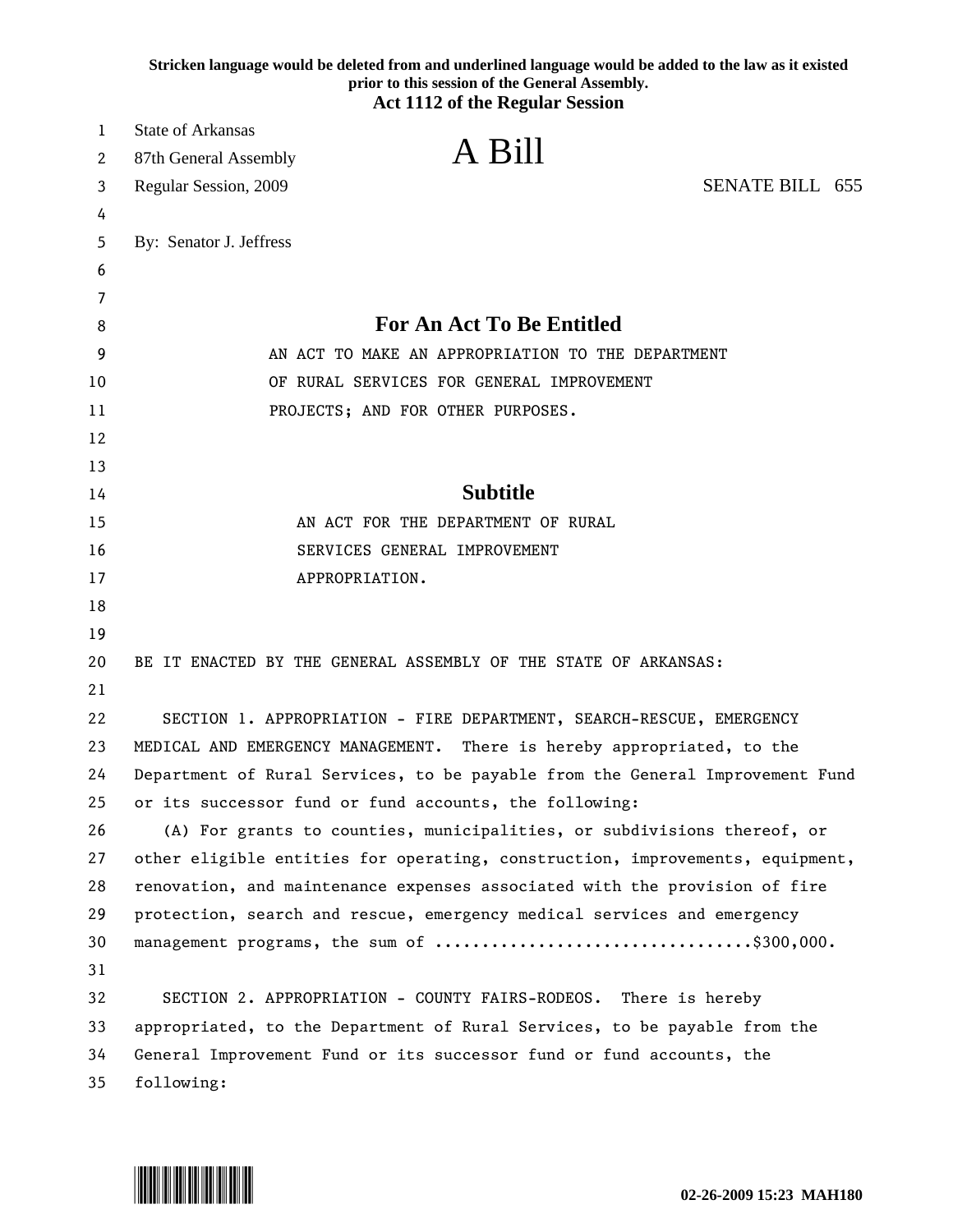1 (A) For community improvement grants to counties, for operating, 2 construction, improvements, equipment, renovation, and maintenance expenses 3 associated with county fairs and rodeos, the sum of ..............\$300,000. 4

5 SECTION 3. SPECIAL LANGUAGE. NOT TO BE INCORPORATED INTO THE ARKANSAS 6 CODE NOR PUBLISHED SEPARATELY AS SPECIAL, LOCAL AND TEMPORARY LAW. The 7 appropriations authorized in this Act shall not be restricted by requirements 8 that may be applicable to other programs currently administered. New rules 9 and regulations may be adopted to carry out the intent of the General 10 Assembly regarding the appropriations authorized in this Act.

11

12 SECTION 4. DISBURSEMENT CONTROLS. (A) No contract may be awarded nor 13 obligations otherwise incurred in relation to the project or projects 14 described herein in excess of the State Treasury funds actually available 15 therefor as provided by law. Provided, however, that institutions and 16 agencies listed herein shall have the authority to accept and use grants and 17 donations including Federal funds, and to use its unobligated cash income or 18 funds, or both available to it, for the purpose of supplementing the State 19 Treasury funds for financing the entire costs of the project or projects 20 enumerated herein. Provided further, that the appropriations and funds 21 otherwise provided by the General Assembly for Maintenance and General 22 Operations of the agency or institutions receiving appropriation herein shall 23 not be used for any of the purposes as appropriated in this act.

24 (B) The restrictions of any applicable provisions of the State Purchasing 25 Law, the General Accounting and Budgetary Procedures Law, the Revenue 26 Stabilization Law and any other applicable fiscal control laws of this State 27 and regulations promulgated by the Department of Finance and Administration, 28 as authorized by law, shall be strictly complied with in disbursement of any 29 funds provided by this act unless specifically provided otherwise by law. 30

31 SECTION 5. LEGISLATIVE INTENT. It is the intent of the General Assembly 32 that any funds disbursed under the authority of the appropriations contained 33 in this act shall be in compliance with the stated reasons for which this act 34 was adopted, as evidenced by the Agency Requests, Executive Recommendations 35 and Legislative Recommendations contained in the budget manuals prepared by 36 the Department of Finance and Administration, letters, or summarized oral

2 02-26-2009 15:23 MAH180